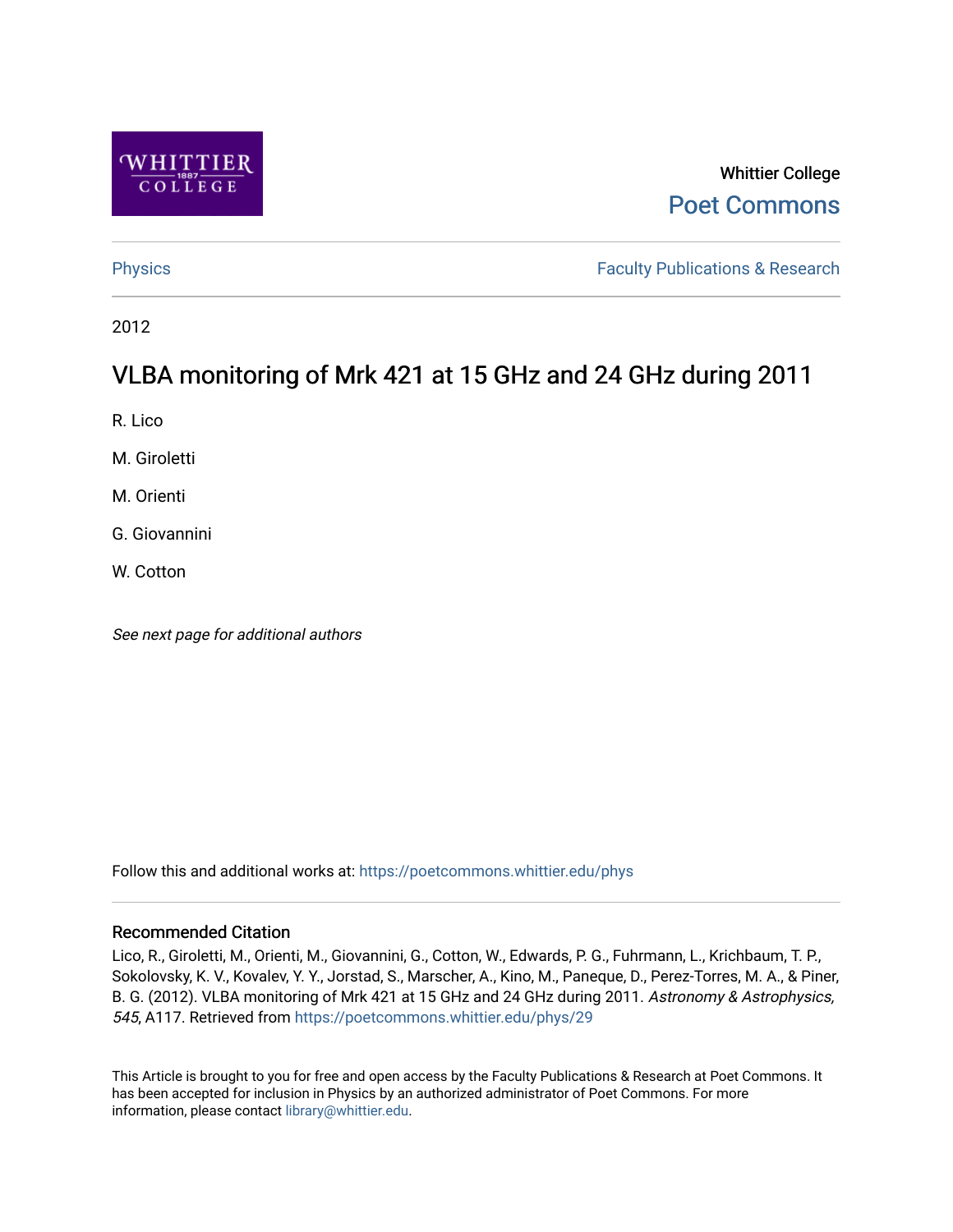# Authors

R. Lico, M. Giroletti, M. Orienti, G. Giovannini, W. Cotton, P. G. Edwards, L. Fuhrmann, T. P. Krichbaum, K. V. Sokolovsky, Y. Y. Kovalev, S. Jorstad, A. Marscher, M. Kino, D. Paneque, M. A. Perez-Torres, and B. G. Piner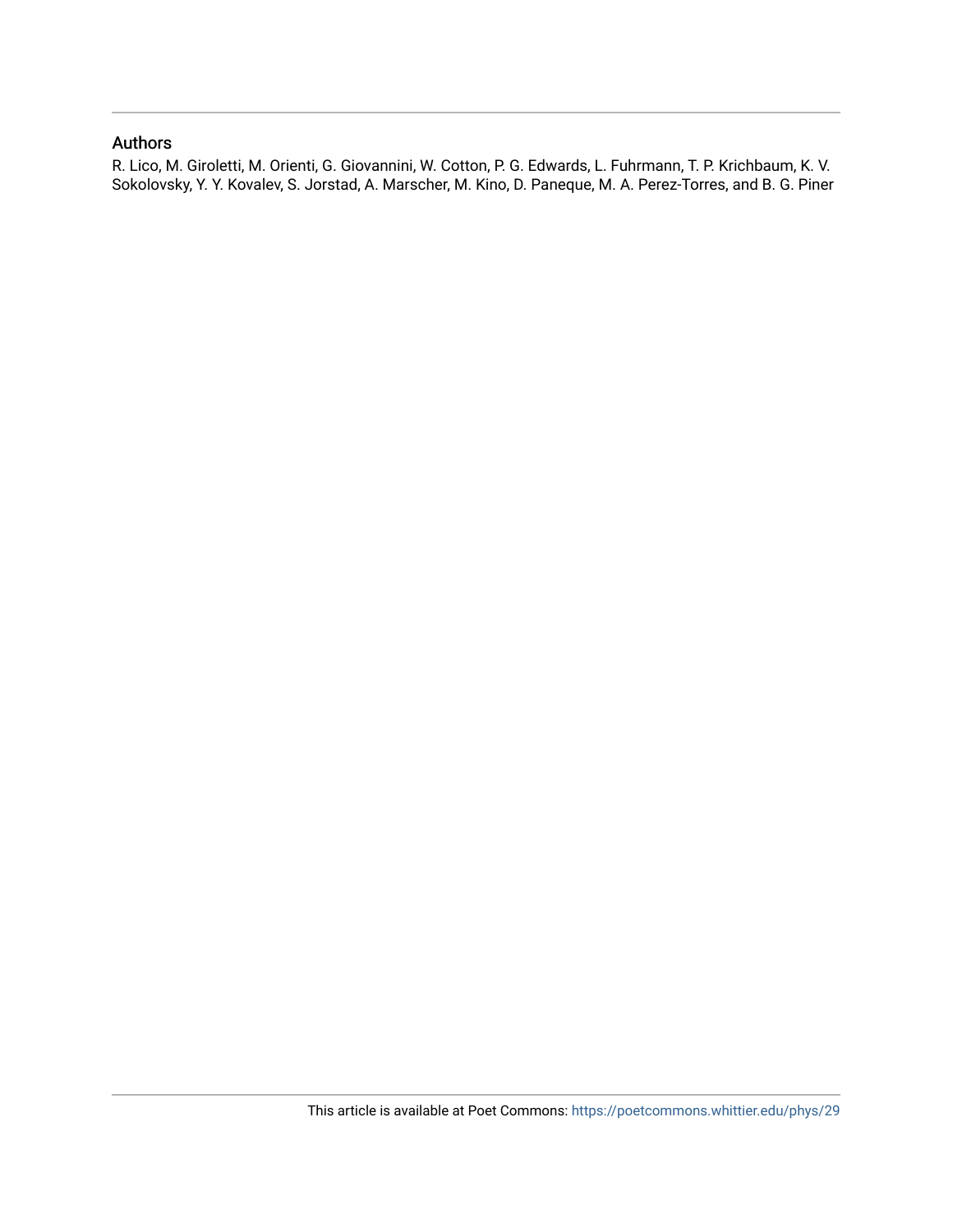# VLBA monitoring of Mrk 421 at 15 GHz and 24 GHz during 2011\*,\*\*

R. Lico<sup>1,2</sup>, M. Giroletti<sup>1</sup>, M. Orienti<sup>1,2</sup>, G. Giovannini<sup>1,2</sup>, W. Cotton<sup>3</sup>, P. G. Edwards<sup>4</sup>, L. Fuhrmann<sup>5</sup>, T. P. Krichbaum<sup>5</sup>,

K. V. Sokolovsky<sup>6,7</sup>, Y. Y. Kovalev<sup>6,5</sup>, S. Jorstad<sup>8,9</sup>, A. Marscher<sup>8</sup>, M. Kino<sup>10</sup>,

D. Paneque<sup>11</sup>, M. A. Perez-Torres<sup>12</sup>, and G. Piner<sup>13</sup>

<sup>1</sup> INAF Istituto di Radioastronomia, via Gobetti 101, 40129 Bologna, Italy

e-mail: rocco.lico@studio.unibo.it

- 2 Dipartimento di Astronomia, Università di Bologna, via Ranzani 1, 40127 Bologna, Italy<br>3 Notional Bodio Astronomy Observatory Charlottesville, 520 Edsempat Bood, VA 22002
- <sup>3</sup> National Radio Astronomy Observatory, Charlottesville, 520 Edgemont Road, VA 22903-2475, USA
- <sup>4</sup> CSIRO Australia Telescope National Facility, Locked Bag 194, Narrabri NSW 2390, Australia
- 
- <sup>5</sup> Max-Planck-Institut für Radioastronomie, Auf dem Hügel 69, 53121 Bonn, Germany
- <sup>7</sup> Sternberg Astronomical Institute, Moscow State University, Universitetskij prosp. 13, 119992 Moscow, Russia
- <sup>8</sup> Institute for Astrophysical Research, Boston University, 725 Commonwealth Avenue, Boston, MA 02215, USA
- <sup>9</sup> Astronomical Institute, St. Petersburg State University, Universitetskij Pr. 28, 198504 St. Petersburg, Russia
- <sup>10</sup> National Astronomical Observatory of Japan, Osawa 2-21-1, Mitaka, 181-8588 Tokyo, Japan
- <sup>11</sup> Max-Planck-Institut für Physik, Föhringer Ring 6, 80805 München, Germany
- <sup>12</sup> Instituto de Astrofísica de Andalucia, IAA-CSIC, Apdo. 3004, 18080 Granada, Spain
- <sup>13</sup> Department of Physics and Astronomy, Whittier College, 13406 E. Philadelphia Street, Whittier, CA 90608, USA

Received 22 June 2012 / Accepted 27 July 2012

#### **ABSTRACT**

Context. High-resolution radio observations are ideal for constraining the value of physical parameters in the inner regions of activegalactic-nucleus jets and complement results on multiwavelength (MWL) observations. This study is part of a wider multifrequency campaign targeting the nearby TeV blazar Markarian 421 (*<sup>z</sup>* <sup>=</sup> <sup>0</sup>.031), with observations in the sub-mm (SMA), optical/IR (GASP), UV/X-ray (*Swift*, RXTE, MAXI), and γ rays (*Fermi*-LAT, MAGIC, VERITAS).

Aims. We investigate the jet's morphology and any proper motions, and the time evolution of physical parameters such as flux densities and spectral index. The aim of our wider multifrequency campaign is to try to shed light on questions such as the nature of the radiating particles, the connection between the radio and γ-ray emission, the location of the emitting regions and the origin of the flux variability.

Methods. We consider data obtained with the Very Long Baseline Array (VLBA) over twelve epochs (one observation per month from January to December 2011) at 15 GHz and 24 GHz. We investigate the inner jet structure on parsec scales through the study of model-fit components for each epoch.

Results. The structure of Mrk 421 is dominated by a compact (∼0.13 mas) and bright component, with a one-sided jet detected out to ∼10 mas. We identify 5–6 components in the jet that are consistent with being stationary during the 12-month period studied here. Measurements of the spectral index agree with those of other works: they are fairly flat in the core region and steepen along the jet length. Significant flux-density variations are detected for the core component.

Conclusions. From our results, we draw an overall scenario in which we estimate a viewing angle  $2° < \theta < 5°$  and a different jet velocity for the radio and the high-energy emission regions, such that the respective Doppler factors are  $\delta_r \sim 3$  and  $\delta_{\text{he}} \sim 14$ .

**Key words.** galaxies: active – BL Lacertae objects: individual: Mrk 421 – galaxies: jets

## **1. Introduction**

Markarian 421 (RA =  $11^{\text{h}}04^{\text{m}}27.313943^{\text{s}}$ , Dec =  $+38^{\circ}12'3179906''$  (72000) is one of the nearest (z = 0.031) and  $+38°12'31.79906''$ , J2000) is one of the nearest  $(z = 0.031)$  and brightest BL L ac objects in the sky. It was the first extragalactic brightest BL Lac objects in the sky. It was the first extragalactic source detected at TeV energies by the Cherenkov telescope at Whipple Observatory [\(Punch et al. 1992](#page-7-0)). The spectral energy distribution (SED) of this object, dominated by non-thermal emission, has two smooth broad components: one at lower energies, from radio band to the soft X-ray domain, and another at higher energies peaking at  $\gamma$ -ray energies [\(Abdo et al. 2011\)](#page-7-1).

The low-frequency peak is certainly due to synchrotron emission from relativistic electrons in the jet interacting with the magnetic field, whereas the high-frequency peak is probably due to the inverse Compton scattering of the same population of relativistic electrons with synchrotron low-energy photons (synchrotron-self-compton model, SSC, see [Abdo et al. 2011;](#page-7-1) [Tavecchio et al. 2001\)](#page-7-2). In this framework, multiwavelength (MWL) coordinated campaigns are a fundamental tool for understanding the physical properties of the source, e.g. by studying variability, which is present at all frequencies, but particularly TeV energies where [Gaidos et al.](#page-7-3) [\(1996\)](#page-7-3) measured a doubling time of ∼15 min. The accurate MWL study and SED modeling performed by [Abdo et al.](#page-7-1) [\(2011\)](#page-7-1) revealed some interesting results, such as the size of the emitting region *R* and the magnetic field *B*, which in the context of the leptonic scenario they constrained to be  $R \le 10^4 R_{\rm g}$  and  $B \sim 0.05$  G.

<sup>\*</sup> Table 2 is available in electronic form at <http://www.aanda.org>

<sup>\*\*</sup> FITS files are only available at the CDS via anonymous ftp to cdsarc.u-strasbg.fr (130.79.128.5) or via <http://cdsarc.u-strasbg.fr/viz-bin/qcat?J/A+A/545/A117>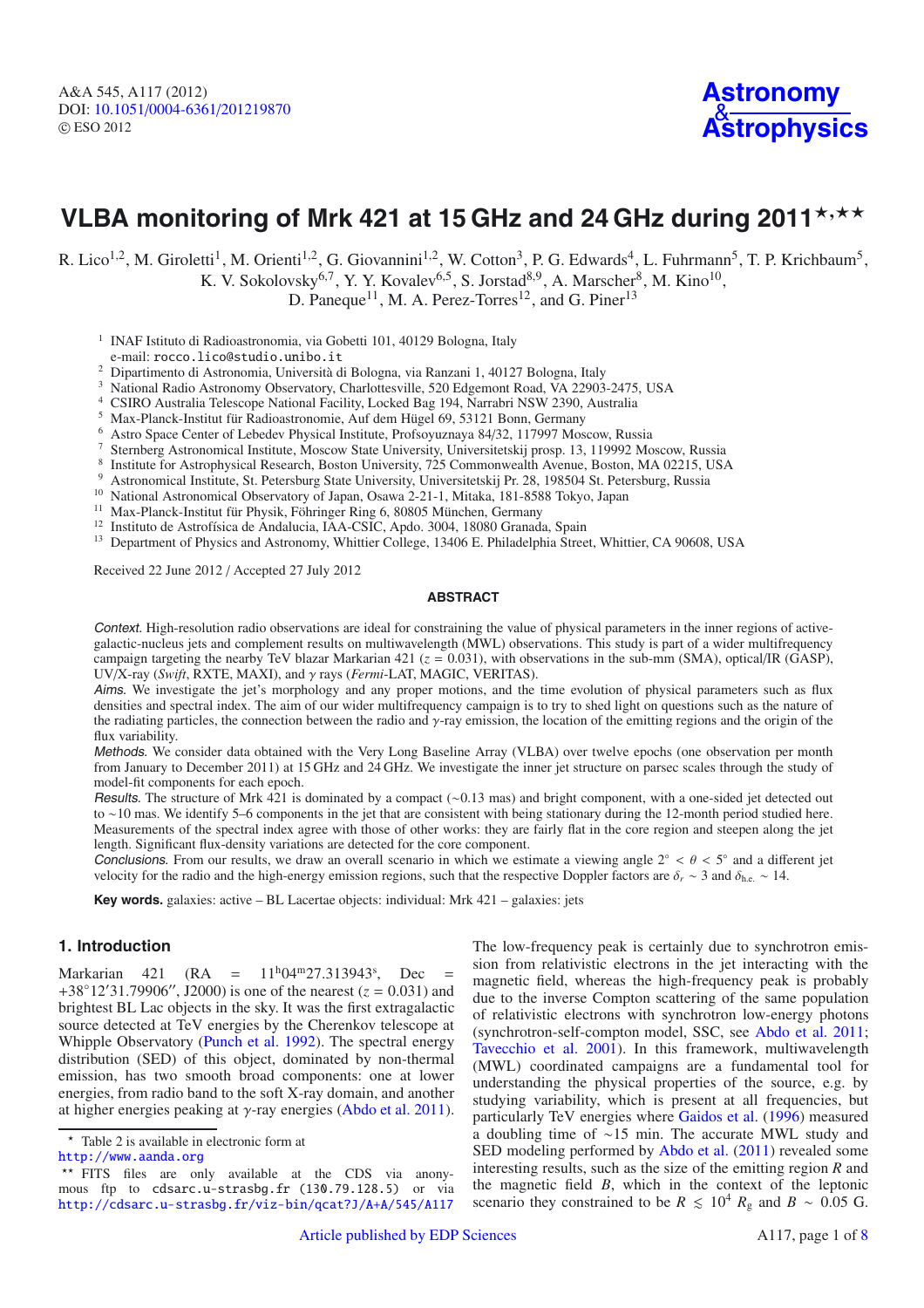**Table 1.** Details of the observations.

<span id="page-3-0"></span>

| Observation<br>date | <b>MJD</b> | Map peak<br>(mJy/beam)<br>15 GHz<br>24 GHz |     | $15$ GHz                     | Beam<br>$(mas \times mas, \degree)$<br>24 GHz | $1\sigma$ rms<br>(mJy/beam)<br>$15$ GHz<br>24 GHz |      | <b>Notes</b>  |
|---------------------|------------|--------------------------------------------|-----|------------------------------|-----------------------------------------------|---------------------------------------------------|------|---------------|
|                     |            |                                            |     |                              |                                               |                                                   |      |               |
| 2011/01/14          | 55 5 7 5   | 348                                        | 319 | $1.05 \times 0.65$ , 15.3    | $0.79 \times 0.47, 8.84$                      | 0.19                                              | 0.18 | No MK, no NL  |
| 2011/02/25          | 55 617     | 391                                        | 338 | $1.16 \times 0.74$ , 14.4    | $0.64 \times 0.39, -6.52$                     | 0.35                                              | 0.18 | NL snowing    |
| 2011/03/29          | 55 649     | 386                                        | 359 | $1.06 \times 0.66, -5.37$    | $0.65 \times 0.39$ , $-4.26$                  | 0.17                                              | 0.24 | No HK         |
| 2011/04/25          | 55 675     | 367                                        | 308 | $0.92 \times 0.50$ , $-3.79$ | $0.61 \times 0.34$ , $-3.88$                  | 0.28                                              | 0.33 |               |
| 2011/05/31          | 55712      | 355                                        | 297 | $0.93 \times 0.51, -5.56$    | $0.64 \times 0.35, -8.41$                     | 0.25                                              | 0.29 |               |
| 2011/06/29          | 55 741     | 262                                        | 208 | $0.89 \times 0.50$ , $-7.17$ | $0.56 \times 0.32, -12.3$                     | 0.17                                              | 0.37 | No LA         |
| 2011/07/28          | 55 7 7 0   | 220                                        | 197 | $0.91 \times 0.56$ , $-0.89$ | $0.60 \times 0.37, -1.14$                     | 0.20                                              | 0.30 | —             |
| 2011/08/29          | 55 802     | 275                                        | 200 | $0.97 \times 0.55$ , 0.26    | $0.63 \times 0.35, -2.70$                     | 0.18                                              | 0.27 | No HK         |
| 2011/09/28          | 55 832     | 264                                        | 238 | $1.06 \times 0.67$ , 16.2    | $0.72 \times 0.47$ , 18.4                     | 0.26                                              | 0.24 | No MK         |
| 2011/10/29          | 55863      | 261                                        | 167 | $1.06 \times 0.69$ , 0.09    | $0.73 \times 0.44$ , $-3.73$                  | 0.26                                              | 0.14 | HK snowing    |
| 2011/11/28          | 55893      | 283                                        | 201 | $1.02 \times 0.59$ , 18.0    | $0.70 \times 0.42$ , 14.3                     | 0.28                                              | 0.17 | No PT, FD, MK |
| 2011/12/23          | 55918      | 295                                        | 287 | $0.89 \times 0.49$ , 1.82    | $0.61 \times 0.35, -5.74$                     | 0.15                                              | 0.21 | No HK         |

However, the details of the physical processes responsible for the observed emission are still poorly constrained. Because of the considerable variability and the broadband spectrum, multiwavelength long-term observations are required for a good comprehension of the emission mechanisms.

This study is part of a new multi-epoch and multi-instrument campaign, which also involves observations in the sub-mm (SMA), optical/IR (GASP), UV/X-ray (*Swift*, RXTE, MAXI), and γ rays (*Fermi*-LAT, MAGIC, VERITAS), as well as at the cm wavelengths with low resolution observations (e.g. F-GAMMA, Medicina). The aim of this observational effort is to shed light on fundamental questions such as the nature of the radiating particles, the connection between the radio and  $\gamma$ -ray emission, the location of the emitting regions, and the origin of the flux variability. Very long baseline interferometry (VLBI) plays an important role in addressing these scientific questions because it is the only technique that can resolve (at least partially) the inner structure of the jet. Therefore, cross-correlation studies of Very Long Baseline Array (VLBA) data with data from other energy ranges (in particular  $\gamma$  rays) can provide us with important information about the structure of the jet and the location of the blazar emission.

At radio frequencies, Mrk 421 clearly shows a one-sided jet structure aligned at a small angle with respect to the line of sight [\(Giroletti et al. 2006\)](#page-7-4). In this work, we present new VLBA observations to study in detail the inner jet structure on parsec scales. We are able to investigate the evolution of shocks that arise in the jet, by means of the model-fitting technique. In earlier works [\(Piner et al. 1999](#page-7-5); [Piner & Edwards 2004](#page-7-6)), the jet components show only subluminal apparent motion, which seems to be a common characteristic of TeV blazars. Thanks to accurate measurements of changes on parsec scales, by the VLBA, we can find valid constraints on the geometry and kinematics of the jet.

This paper is structured as follows: in Sect. 2 we introduce the dataset, in Sect. 3 we report the results of this work (model fits, flux density variations, apparent speeds, jet sidedness, spectral index), and in Sect. 4 we discuss results giving our own interpretation in the astrophysical context. We used the following conventions for cosmological parameters:  $H_0$  = 70 km s<sup>-1</sup> Mpc<sup>-1</sup>,  $\Omega_M = 0.25$  and  $\Omega_{\Lambda} = 0.75$ , in a flat Universe. We defined the spectral index  $\alpha$  such that  $S_{\nu} \propto \nu^{\alpha}$ .

## **2. Observations**

We observed Mrk 421 throughout 2011 with the VLBA. The source was observed once per month, for a total of 12 epochs, at three frequencies: 15, 24, and 43 GHz. In this paper, we present the complete analysis of the whole 15 and 24 GHz datasets. We also observed, at regular intervals, three other sources (J0854+2006, J1310+3220, and J0927+3902) used as fringe finders and calibrators for the band pass, the instrumental (feed) polarization, and the electric-vector position angle. At each epoch, Mrk 421 was observed for nearly 40 min at each frequency, spread into several scans of about 3 min each, interspersed with calibrator sources in order to improve the (*u*, v)-coverage. Calibrators were observed for about 10 min each, generally spread into three scans of 3 min.

For calibration and fringe-fitting, we used the AIPS software package [\(Greisen 2003](#page-7-7)), and for image production the standard self-calibration procedures included in the DIFMAP software package [\(Shepherd 1997\)](#page-7-8), which uses the CLEAN algorithm proposed by [Högbom](#page-7-9) [\(1974\)](#page-7-9). In some epochs, one or more antennas did not work properly because of technical problems; for a complete report (see Table [1\)](#page-3-0).

## **3. Results**

## 3.1. Images

We show in Fig. [1](#page-4-0) two images of Mrk 421 at 15 and 24 GHz, which were produced by stacking all the images respectively at 15 and 24 GHz created with DIFMAP. The alignment of the images was checked by comparing the pixel position of the peak. In both images, we set the lowest contour equal to about three times the off-source residual rms noise level.

All the 12 images at each frequency show a similar structure, consisting of a well-defined and well-collimated one-sided jet structure emerging from a compact nuclear region (coredominated source). This is the typical structure of a BL Lac object [\(Giroletti et al. 2004a](#page-7-10)). The jet extends for roughly 4.5 mas (2.67 pc)<sup>[1](#page-3-1)</sup>, with a position angle (PA) of  $\sim$ −35° (measured from north through east). This morphology agrees with the results of other studies of similar angular resolution [\(Marscher 1999\)](#page-7-11).

Since the morphology was very stable from epoch to epoch, the stacking did not smear any details of the structure. A sample couple of 15 and 24 GHz images is shown in Fig. [2.](#page-4-1)

#### 3.2. Model fits

For each epoch, we used the model-fitting routine in DIFMAP to fit the visibility data of the source in the  $(u, v)$  plane with

<span id="page-3-1"></span> $1$  1 mas corresponds to 0.59 pc.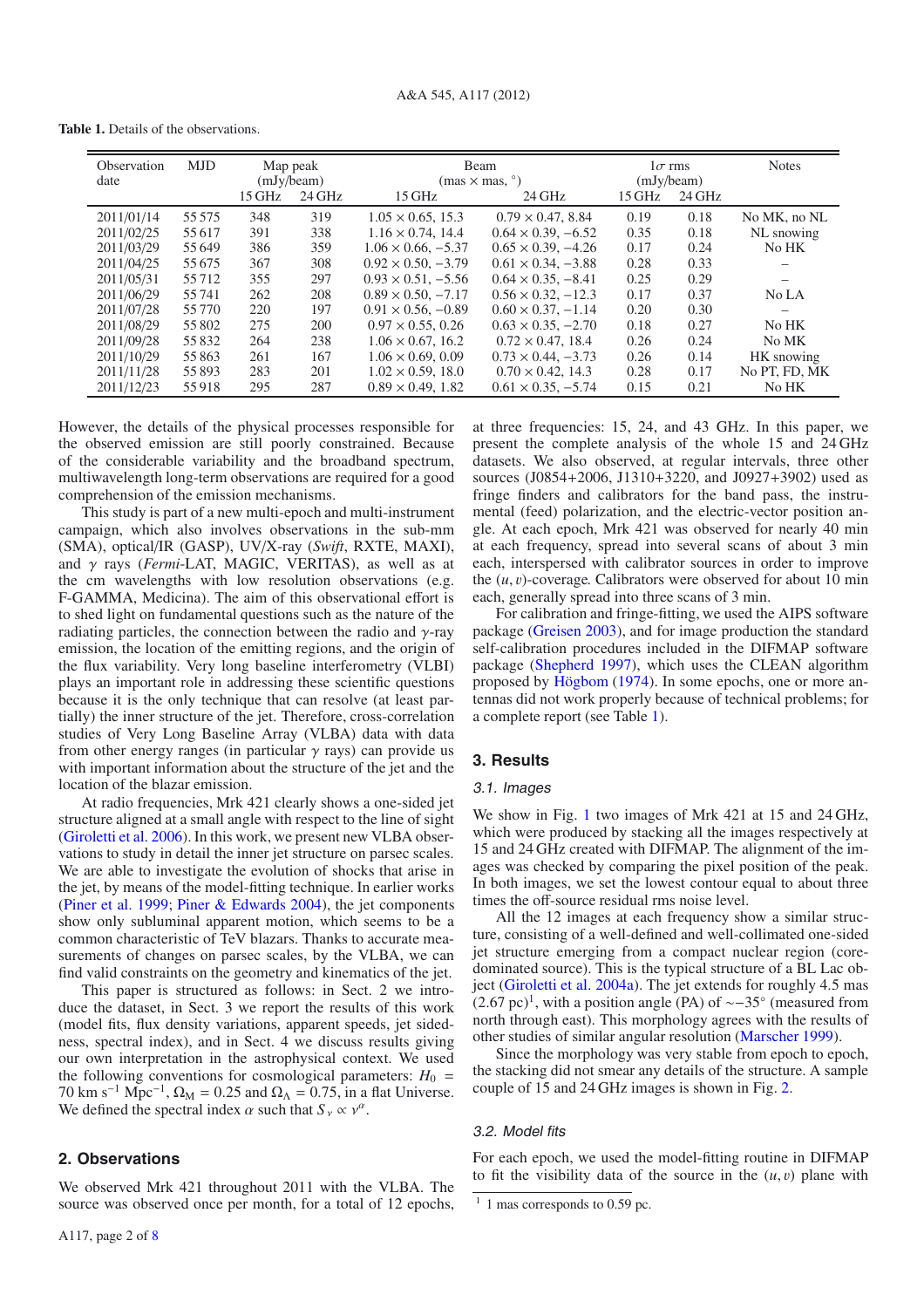

<span id="page-4-0"></span>**[Fig. 1.](http://dexter.edpsciences.org/applet.php?DOI=10.1051/0004-6361/201219870&pdf_id=1)** Images of Mrk 421 at 15 GHz (*left panel*) and 24 GHz (*right panel*). These two images were obtained by stacking all of the images of the twelve epochs, at the respective frequency. The restoring beam for the 15 GHz image is 0.9 mas  $\times$  0.55 mas and the peak flux density is 307.2 mJy/beam. For the 24 GHz image, the restoring beam is  $0.6$  mas  $\times 0.35$  mas and the peak is 251.9 mJy/beam. The first contour is 0.35 mJy/beam, which corresponds to three times the off-source noise level. Contour levels are drawn at (−1, 1, 1.4, 2, 2.8, 4...) in steps of  $\sqrt{2}$ .

<span id="page-4-1"></span>**[Fig. 2.](http://dexter.edpsciences.org/applet.php?DOI=10.1051/0004-6361/201219870&pdf_id=2)** Images of Mrk 421 with model fit components for the first epoch at 15 GHz (*left panel*) and at 24 GHz (*right panel*). Levels are drawn at  $(-1, 1, 2, 4...) \times$  the lowest contour, that is at 1.0 mJy/beam for both images, in steps of 2. The restoring beam is shown in the *bottom left corner*; its size is given in Table [1.](#page-3-0)

either elliptical or circular Gaussian components. In this way, we were able to investigate in detail the inner jet structure and its evolution. For all epochs at 15 GHz, a good fit was obtained with five Gaussian components, while at 24 GHz we needed six components. At both frequencies, we identified the core with the brightest, innermost, and most compact feature. We label the other components C1, C2, C3, and C4, starting from the outermost  $(C1)$  to the innermost  $(C4)$ . The higher angular resolution achieved at 24 GHz resolves the second innermost 15 GHz component (C4 located at ∼0.45 mas from the core) into two features (C4b at ∼0.3 mas and C4a ∼0.7 mas from the core) (see Fig. [2\)](#page-4-1).

Thanks to the extremely fine time-sampling, we were able to make an attempt to identify the same component in each epoch. Overall, the components extend out to a region of about 5 mas. In this way, with a limited number of components, it was possible to analyze the proper motions and flux density levels at various times. From Fig. [3,](#page-5-0) we can clearly see that the data occupy welldefined regions in the radius vs. time plot, and that this behavior helps us to identify the individual components across epochs.

All details of the model fit analysis are shown in Table [2.](#page-8-0) We calculated the uncertainties in the position (error bars in Fig. [3\)](#page-5-0) using the ratio of the size of each component to the signal-tonoise ratio (S/N). In the case of very bright, compact components, the nominal error value is too small and replaced by a conservative value equal to 10% of the beam size [\(Orienti et al.](#page-7-12) [2011\)](#page-7-12). On the other hand, when the calculated error is very large (i.e. comparable to the component radius, as in the case of a very extended component with a very low flux density), we replace it with a threshold value equal to the maximum value of the calculated errors for the same component at different epochs.

By comparing with [Piner et al.](#page-7-13) [\(2010](#page-7-13)) and [Piner & Edwards](#page-7-14) [\(2005\)](#page-7-14), we can argue that the components C2, C3, C4a, and C4b of the present analysis quite likely correspond respectively to the components C5, C6, C7, and C8 of the aforementioned works. We also suggest that our component C1 corresponds to their component C4a. We will consider a more accurate identification of our components with those of previous analyses in a forthcoming paper, where the 43 GHz data analysis will also be presented.

#### <span id="page-4-2"></span>3.3. Flux density variability

Using the results of the model-fit technique, we analyzed the temporal evolution of the flux density for each component of the source. The brightest component represents the core; at 15 GHz, it has a mean value of around 350 mJy, which decreases along the jet until values of about 10 mJy. By comparing the flux density of each component at the various epochs, it emerges that there are no significant variations in the flux densities of the C1–C4 components. The flux density of each component remains roughly constant at various times within the uncertainties calculated; in any case, there is no indication of flaring activity. Any small variations may be artifacts brought about by our fitting procedures: for instance, the flux density of the inner components may be underestimated in some cases, because part of it was incorporated into the core component flux, or the flux density of the most extended features may be underestimated at epochs missing some short baseline data because of telescope failures. This is a remarkable result because it also allows us to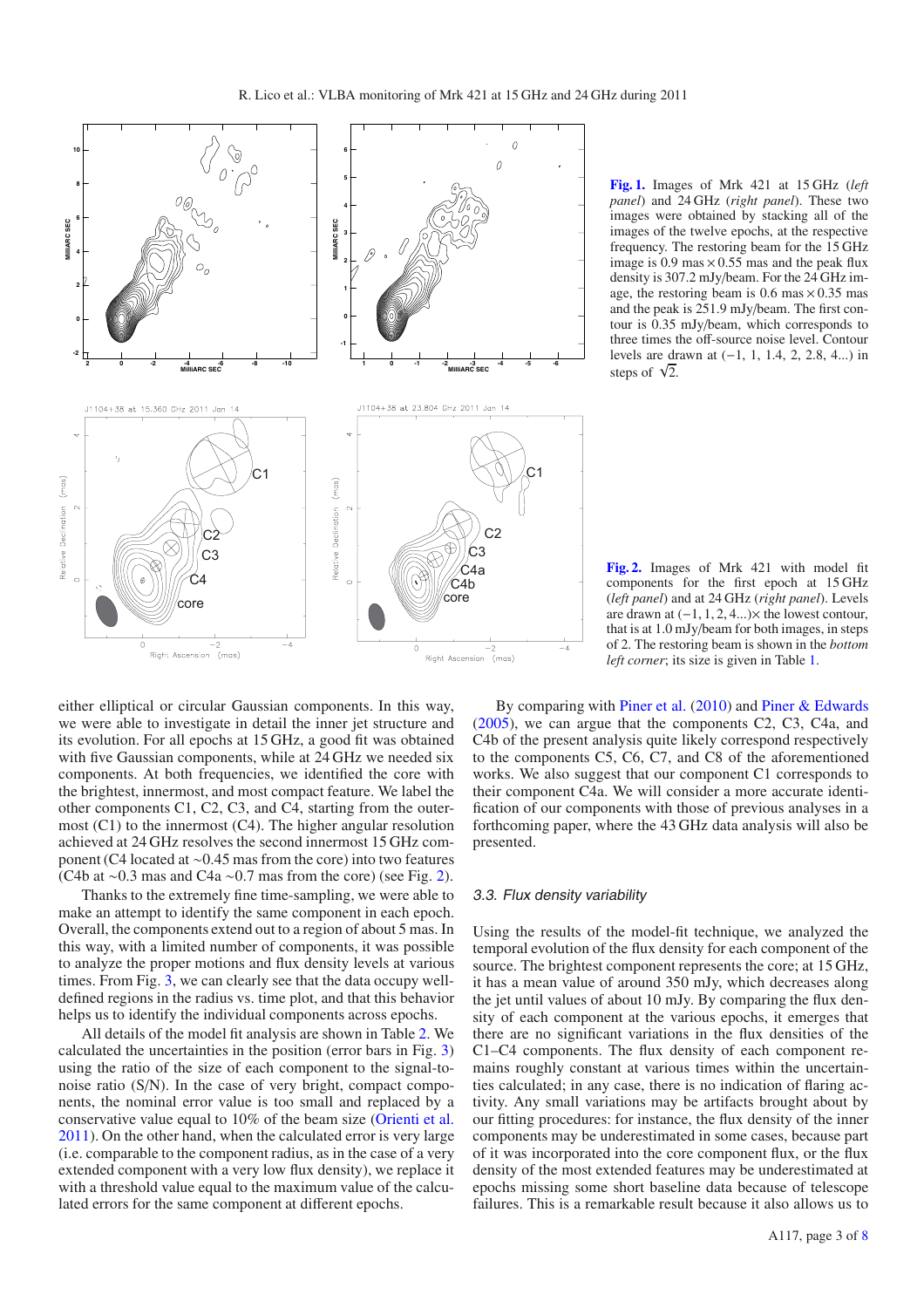<span id="page-5-0"></span>**[Fig. 3.](http://dexter.edpsciences.org/applet.php?DOI=10.1051/0004-6361/201219870&pdf_id=3)** Results of model-fit analysis. Circles and triangles refer, respectively, to positions of the Gaussian components at 15 and 24 GHz.

identify components based on their flux density values and confirms our choice of components based on their positions.

In Fig. [4,](#page-5-1) we show the light curve for Mrk 421 during 2011 at 15 GHz (upper panel) and at 24 GHz (lower panel), considering the total flux density (squares) and the core flux density (triangles). The light curve reveals an interesting feature: in the second part of the year (starting at MJD ∼ 55 700), we clearly note a decrease in the total flux density. From the complete flux-density analysis, we found that the core is the component responsible for the decrease, while the extended region does not display any significant variations. To further exclude calibration effects, we performed the same analysis on the three calibrators. In Fig. [4,](#page-5-1) we present the light curves of the calibrator J1310+3220 (diamonds) at 15 GHz (upper panel) and 24 GHz (lower panel). From this comparison, we clearly see that the trend of the light curves for the two sources is very different. We can assert that the flux density decrease observed for the core of Mrk 421 is a real feature. Error bars were calculated by considering a calibration error of about 10% of the flux density and a statistical error equal to three times the map rms noise.

#### 3.4. Spectral index analysis

Thanks to our multi-frequency data set, we were able to carry out a detailed analysis of the spectral index distribution on the parsec scale. We conducted a quantitative assessment of the spectral index of the components by comparing the flux density at the two frequencies at each epoch and averaging the results to reduce the statistical fluctuations. For the core, we obtained a value of  $\alpha \sim -0.3 \pm 0.2$ , and for the outermost components (C1, C2, and C3, considered altogether), we obtained  $\alpha \sim -1.2 \pm 0.5$ . The uncertainties were calculated from the theory of the propagation of errors using the formula

$$
\Delta \alpha = \frac{1}{\log(24/15)} \sqrt{\left(\frac{\Delta S_{15}}{S_{15}}\right)^2 + \left(\frac{\Delta S_{24}}{S_{24}}\right)^2},\tag{1}
$$

where *S* and Δ*S* represent the flux density and the respective uncertainty (see the last paragraph of Sect. [3.3\)](#page-4-2). These values agree with the results obtained from the spectral index image, which we produced with the following procedure: we first produced



<span id="page-5-1"></span>**[Fig. 4.](http://dexter.edpsciences.org/applet.php?DOI=10.1051/0004-6361/201219870&pdf_id=4)** Light curves for Mrk 421 (squares represents the total flux density and triangles represent the core flux density) and the calibrator J1310+3220 (diamonds represent the total flux density, with scale given on the right hand y-axis). The *upper and lower panels* refer respectively to the 15 GHz and 24 GHz data.

new images for each epoch and frequency using the same (*u*, v) range and the same restoring beam  $(0.4 \text{ mas} \times 0.7 \text{ mas})$ . We then produced the spectral index image by combining the two images, resulting respectively from the stacking of all images at 15 GHz and at 24 GHz, using the AIPS task COMB, clipping the pixels with a  $S/N < 3$  using the input images. By summing images we were able to increase the S/N, and results are more reliable; the stability of the individual features guarantees that we do not lose structural information in the averaging process. The alignment of the images at the two frequencies was checked by comparing the pixel position of the peak. When a shift was present, we used the LGEOM task in AIPS to align the images. The resulting image presents the typical flat spectrum in the core region, with a steepening along the jet radius. However, despite the higher S/N obtained with image stacking, a significant spread in the spectral index values is present in the diffuse jet region, hence we do not show the image here.

#### 3.5. Apparent speeds

From our model-fit, we infer a small or no displacement for the jet components. To verify and quantify this statement, we determined the speeds of each component by means of linear fits to the separation of the individual features from the core at different epochs. For the three outer components (C1, C2, and C3), we used combined data at 15 and 24 GHz, since the positions of each component at the two frequencies are generally consistent within the error bars. For the two inner components (C4a and C4b), we only used data at 24 GHz. Results are shown in Table [3.](#page-6-0)

We found low values for the apparent speeds, in agreement with previous studies (e.g., Piner  $&$  Edwards 2005). The two innermost components (C4a and C4b) are essentially stationary, with an upper limit to their separation velocity of ∼0.1*c*. In

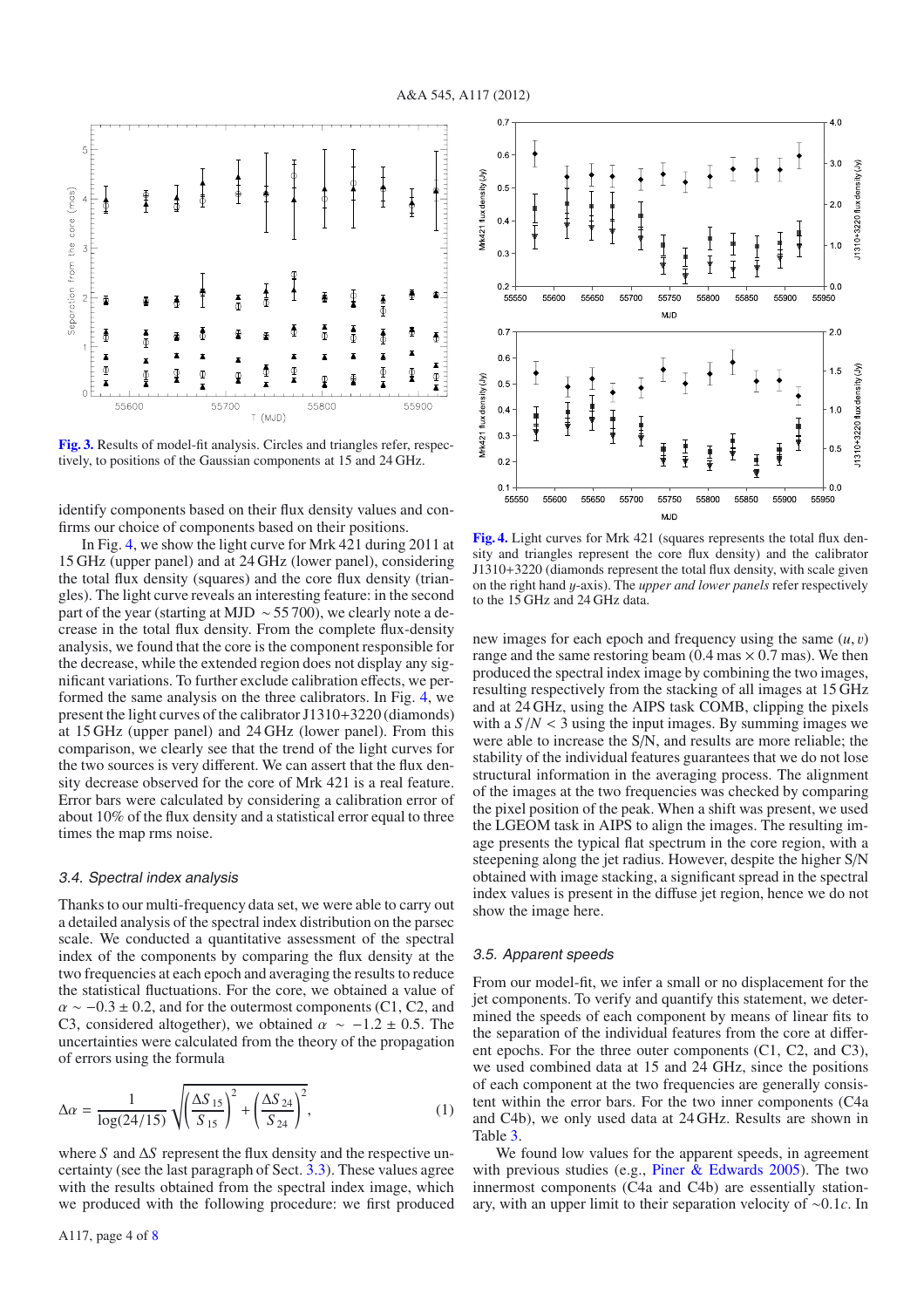**Table 3.** Apparent speeds from the linear fit analysis.

<span id="page-6-0"></span>

| Component        | Apparent speed   | $\beta_{\rm app}$ |
|------------------|------------------|-------------------|
|                  | (max/yr)         |                   |
| C <sub>1</sub>   | $0.17 \pm 0.12$  | $0.34 \pm 0.24$   |
| C2               | $0.08 \pm 0.10$  | $0.16 \pm 0.20$   |
| C <sub>3</sub>   | $0.05 \pm 0.06$  | $0.10 \pm 0.11$   |
| C <sub>4</sub> a | $-0.01 \pm 0.09$ | $-0.02 \pm 0.17$  |
| C4h              | $-0.02 \pm 0.06$ | $-0.03 \pm 0.11$  |
|                  |                  |                   |

addition C2 and C3 are consistent with being stationary, while the outermost component C1 has a low-significance (1.5 $\sigma$ ) subluminal motion ∼0.3*c*. If this trend of increasing velocity at larger radii were real and if the apparent speeds shown in Table [3](#page-6-0) represented the bulk apparent speed of the plasma in the jet, we could speculate that some mechanism involving an acceleration acts in the outer region of the jet.

#### 3.6. Jet/counter-jet ratio

We estimated the ranges of viewing angles  $\theta$  and of  $\beta$  from the jet/counter-jet brightness ratio. Assuming that the source has two symmetrical jets of the same intrinsic power, we used the equation

,

$$
\frac{B_{\rm J}}{B_{\rm cJ}} = R = \left(\frac{1 + \beta \cos \theta}{1 - \beta \cos \theta}\right)^{2-\alpha}
$$

where  $B_J$  and  $B_{cJ}$  are, respectively, the jet and counter-jet brightnesses and  $\alpha$  represents the spectral index defined in the introduction; we adopted the  $(2-\alpha)$  exponent, since the jet is smooth and does not contain well-defined compact *blobs*. For the jet brightness, we used  $B_1 \sim 28.4$  mJy/beam, measured at 24 GHz, in the image resulting from the stacking of all the 12 epoch images, in the jet region located at ∼1 mas from the core. For the counter-jet, which is not visible, we used an upper limit provided by the  $3\sigma$  rms noise level measured in the image, which resulted in  $B_{cJ} = 0.11$  mJy/beam; this consequently yields a lower limit to both *R* and  $\beta \cos \theta$ . With a value of  $\alpha = -0.4$ , in agreement with our spectral index images, we obtained  $R > 254.8$  and then  $\beta$  cos  $\theta$  > 0.82. Therefore, the minimum allowed jet bulk velocity is  $\beta_{\text{min}} = 0.82$  (corresponding to a bulk Lorentz factor  $\gamma > 1.74$ ) and the maximum viewing angle is  $\theta_{\text{max}} = 35.0^{\circ}$ .

## **4. Discussion and conclusions**

The Doppler factor defined as

$$
\delta = \frac{1}{\gamma(1 - \beta \cos \theta)}
$$

is a key element in the study of blazars, since it affects various parameters such as the observed brightness, the SED peak frequency, the variability timescale, and more. Modeling of the SED and study of the variability in different wavebands generally require large values of the blazar Doppler factors; in the case of Mrk 421, [Gaidos et al.](#page-7-3) [\(1996\)](#page-7-3) estimated  $\delta > 9$ , from the observed TeV variability time of about 30 min and [Abdo et al.](#page-7-1) [\(2011](#page-7-1)) required a Doppler factor between 20 and 50 to reproduce the broadband SED. In turn, VLBI observations can also constrain  $\delta$  by posing limits on  $\beta$  and  $\theta$ , as provided by the various arguments discussed in this work.

When closely spaced repeated observations are available, the study of the proper motion is a useful tool in determining the ranges for  $\beta$  and  $\theta$ . Surprisingly, several works (e.g., [Giroletti et al. 2004b](#page-7-15); [Piner et al. 2008](#page-7-16), [2010\)](#page-7-13) have reported subluminal motions, sometimes consistent with the component being stationary, in the jets of all the ∼10 TeV blazars for which proper motion studies have been performed in the literature. Thanks to the large number of dual-frequency observations, the fine time-sampling, and the high quality of the data provided by the good  $(u, v)$ -coverage, we performed a robust identification of the Gaussian components and constrained their motion to be consistent with no displacement at all. At the same time, the high sensitivity and in particular the stacked image place significant constraints on the jet/counter-jet ratio.

The first immediate consequence is that we can reject the hypothesis that the small  $\beta_{\text{app}}$  is solely due to a projection effect, since it would require an unrealistically narrow viewing angle: in the case of component C4b, the upper limit to the observed motion implies a viewing angle <sup>&</sup>lt;1.3◦ to reproduce the observed jet/counter-jet ratio (and even smaller to agree with the high energy limits). If the jets' distribution is isotropic on the sky, the real number of misaligned sources (parent population) is incompatible with these very small values of  $\theta$ . For example, in the Bologna Complete Sample selected by [Giovannini et al.](#page-7-17) [\(2005](#page-7-17)) at low frequency (and thus free from Doppler favoritism bias), one would expect fewer than 0.03 sources with  $\theta$  < 1.3 $\degree$  (see also [Tavecchio 2005;](#page-7-18) [Henri & Saugé 2006](#page-7-19)).

On the other hand, since larger values of the viewing angle capable of reproducing the observed lack of proper motion are incompatible with the jet/counter-jet ratio, we conclude that the pattern velocity cannot be representative of the bulk flow velocity. The Gaussian components obtained in our model fit provide a good description of the visibility data but do not represent welldefined, high-contrast jet features (see [Lyutikov & Lister 2010\)](#page-7-20). In our interpretation, the low apparent speeds found imply that the proper motion of Mrk 421 does not provide any information about the jet bulk velocity; even on the basis of the sole jet brightness ratio, untenable viewing angles would be necessary to match the pattern and bulk velocities.

What then are the real values of the viewing angle and the jet bulk velocity in Mrk 421? To reproduce the observed jet asymmetry, we needed to consider a range of velocities  $0.82 < \beta < 1$ and angles  $0° < \theta < 35.0°$ . We could exclude the upper range of the  $\theta$  values, since this would not reproduce the high Doppler factors required by high energy observations [\(Gaidos et al. 1996;](#page-7-3) [Abdo et al. 2011\)](#page-7-1); in particular, we were unable to achieve  $\delta$  > 20, 10, 5, 3 when  $\theta$  > 3.0°, 5.7°, 11.5°, 19.4°, respectively.

Smaller angles thus seem to be favored since they were the only ones consistent with high values of  $\delta$ ; however, such small angles would still represent a challenge to the observed radio properties. We were able to estimate the intrinsic power of the radio core  $P_c^{\text{intr}}$ , by debeaming the observed monochromatic luminosity of the core  $P_c^{\text{obs}}$  with the equation

$$
P_{\rm c}^{\rm obs} = P_{\rm c}^{\rm intr} \times \delta_{\rm c}^{2-\alpha}.
$$

With a value of  $P_{\rm c}^{\rm obs} \sim 6.8 \times 10^{23} \rm \ W \, Hz^{-1}$  at 15 GHz,  $\alpha = -0.3$ , and  $\delta = 20$  we obtained for the intrinsic power of the core  $P^{\rm intr} \sim$ and  $\delta = 20$ , we obtained for the intrinsic power of the core  $P_{\rm c}^{\rm intr} \sim$  5.8  $\times$  10<sup>20</sup> W Hz<sup>-1</sup> this value was at the very low end of the  $5.8 \times 10^{20}$  W Hz<sup>-1</sup>; this value was at the very low end of the typical range of intrinsic power found for different samples of radio galaxies (e.g., [Liuzzo et al. 2011](#page-7-21)), suggesting that lower values of  $\delta$  provide a more typical core power.

Moreover, the 12 monthly observations have not revealed any dramatic flux-density variability in the core of the source, which further points to a lower Doppler factor for the radio jet. We estimated the variability brightness temperature of the core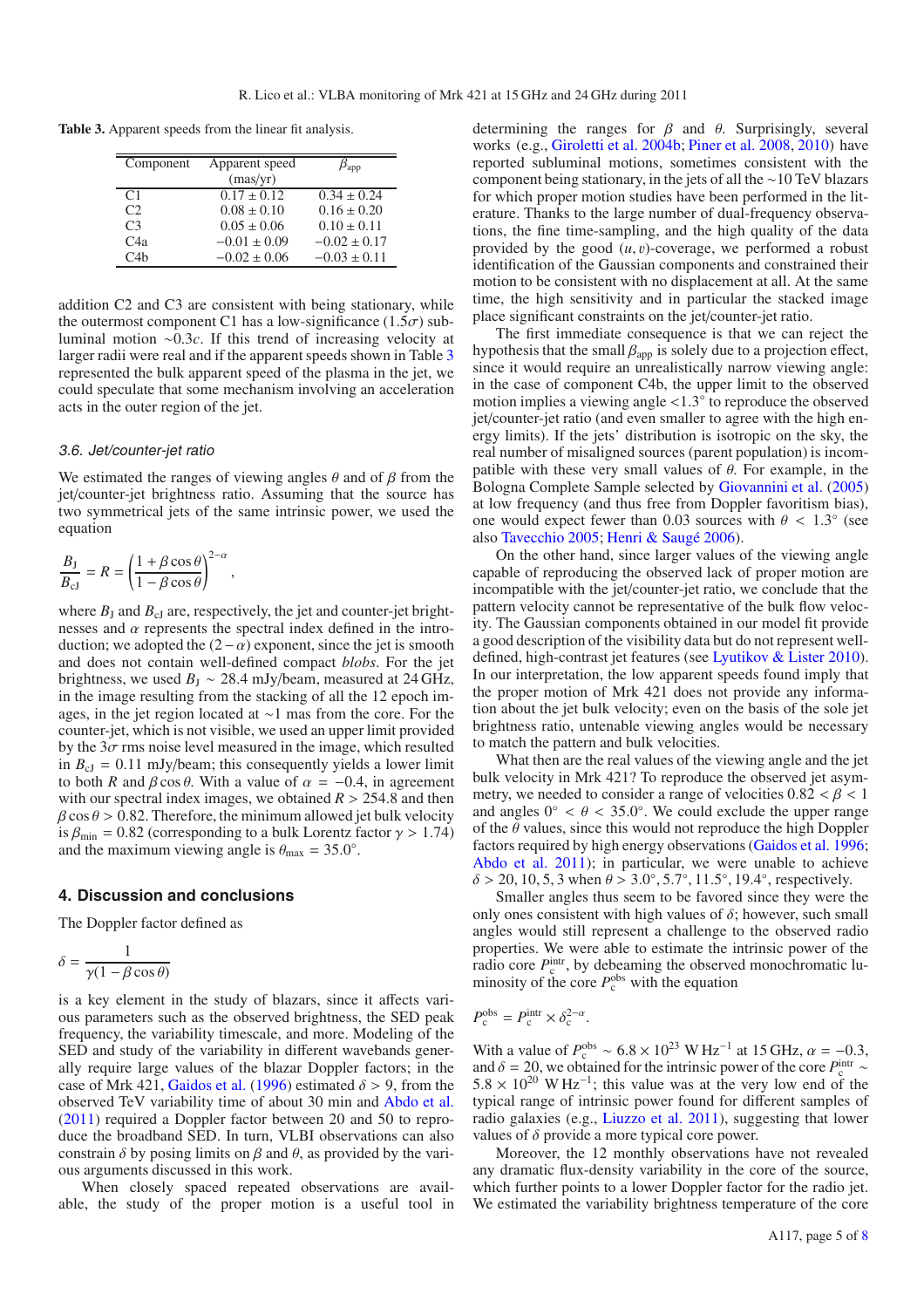$(T_{\rm B, var})$  with the formula proposed by [Hovatta et al.](#page-7-22) [\(2009\)](#page-7-22)

$$
T_{\rm B, var} = 1.548 \times 10^{-32} \frac{\Delta S_{\rm max} d_{\rm L}^2}{v^2 \tau^2 (1+z)},
$$

where *v* is the observed frequency in GHz, *z* is the redshift,  $d<sub>L</sub>$ is the luminosity distance in meters,  $\Delta S_{\text{max}}$  is the difference between the maximum value for the core flux density and the minimum value, and  $\tau$  is the variability time. With the values provided by our observations and  $\tau \sim 90$  days, we obtaind a value of  $T_{\rm B, var} \sim 2.1 \times 10^{10}$  K, which does not require any significant beaming.

We similarly calculated  $T<sub>B</sub>$  for the most compact component following the standard formula [\(Piner et al. 1999](#page-7-5); [Tingay et al.](#page-7-23) [1998\)](#page-7-23)

$$
T_{\rm B} = 1.22 \times 10^{12} \frac{S(1+z)}{abv^2},
$$

where *S* is the flux density of the component measured in Jy, *a* and *b* are the full widths at half maximum of the major and minor axes respectively of the component measured in mas, *z* is the redshift, and  $\nu$  is the observation frequency in GHz. The resulting  $T_B$ 's are on the order of a few  $\times 10^{11}$  K, only slightly exceeding the limit derived by [Readhead](#page-7-24) [\(1994](#page-7-24)) from equipartition arguments.

Taken together, the lack of superluminal features, the low core dominance, and the weak variability suggest a scenario in which no strong beaming is required in the radio jet. This is not [uncommon in TeV blazars](#page-7-16) [\(Piner & Edwards 2004](#page-7-6)[;](#page-7-16) Piner et al. [2008](#page-7-16)), but unprecedentedly firm observational support for it has been provided by our intensive campaign. Low values of the Doppler factor, e.g.  $\delta \sim 3$ , can reproduce the observational radio properties, including the jet brightness asymmetry.

We conclude that the Doppler factor must be different in the radio band than the γ-ray band. Since we do not expect that the viewing angle changes significantly, this leads us to the necessity of a velocity structure in the jet, as previously discussed by e.g. [Chiaberge et al.](#page-7-25) [\(2000\)](#page-7-25), [Georganopoulos & Kazanas](#page-7-26) [\(2003\)](#page-7-26), and [Ghisellini et al.](#page-7-27) [\(2005](#page-7-27)). Our images do not provide strong evidence in favour of either a radial or transverse velocity structure, although previous works have revealed a limb brightening in [Mrk](#page-7-13) [421,](#page-7-13) [on](#page-7-13) [both](#page-7-13) [a](#page-7-13) [milliarcsecond](#page-7-13) [scale](#page-7-13) [at](#page-7-13) [43](#page-7-13) [GHz](#page-7-13) [\(](#page-7-13)Piner et al. [2010\)](#page-7-13) and at  $d > 10$  mas at 5 GHz [\(Giroletti et al. 2006\)](#page-7-4). This would favor the presence of a transverse velocity structure across the jet axis. This structure consists of two components: a fast inner *spine* and a slower outer *layer*. Different Doppler factors were obtained depending on whether we measured the speed of the spine or the layer.

A viable scenario for Mrk 421 is that the viewing angle is between 2◦ and 5◦, which is consistent with the statistical counts of low-power radio sources and the possibility of reaching the high Doppler factors required by SED modeling and high-energy variability. The jet velocity is structured, with a typical Lorentz factor of  $\gamma \sim 1.8$  in the radio region (yielding  $\delta \sim 3$ ), and  $\gamma \sim \delta \sim$ 20 in the high-energy emission region. For example, assuming  $\theta = 4^\circ$ ,  $\beta_{\text{h.e.}} = 0.998$ , and  $\beta_{\text{r}} = 0.82$ , we obtained a value of  $\delta_{\text{h.c.}} = 14.3$  and  $\delta_{\text{r}} = 3.2$  and successfully reproduced all the  $\delta_{\text{h.e.}}$  = 14.3 and  $\delta_{\text{r}}$  = 3.2 and successfully reproduced all the observational properties of the source observational properties of the source.

In summary, the detailed analysis presented in this paper has largely confirmed with improved quality expectations based on the knowledge so far achieved for TeV blazars. We have also estimated with a good level of significance some important and fundamental parameters  $(\delta, \theta, \beta, \alpha)$  that characterize the physical processes in blazars. However, there is still much to be understood and we expect to obtain other significant results from the analysis extended to other wavelengths, particularly in the γ-ray domain. Additional works on the dataset presented in this paper are planned, and will deal with, e.g., the 43 GHz images and the polarization properties. Moreover, we intend to combine our dataset with those of other works (e.g., [Piner & Edwards](#page-7-14) [2005;](#page-7-14) or the MOJAVE survey, [Lister et al. 2009\)](#page-7-28) to increase the temporal coverage of the observations and obtain even tighter constraints over a longer time frame.

*Acknowledgements.* This work is based on observations obtained through the BG207 VLBA project, which makes use of the Swinburne University of Technology software correlator, developed as part of the Australian Major National Research Facilities Programme and operated under licence [\(Deller et al.](#page-7-29) [2011](#page-7-29)). The National Radio Astronomy Observatory is a facility of the National Science Foundation operated under cooperative agreement by Associated Universities, Inc. For this paper we made use of the NASA/IPAC Extragalactic Database NED which is operated by the JPL, Californian Institute of Technology, under contract with the National Aeronautics and Space Administration. We acknowledge financial contribution from grant PRIN-INAF-2011. This research is partially supported by KAKENHI (24540240). K.V.S. and Y.Y.K. are partly supported by the Russian Foundation for Basic Research (project 11-02- 00368), and the basic research program "Active processes in galactic and extragalactic objects" of the Physical Sciences Division of the Russian Academy of Sciences. Y.Y.K. is also supported by the Dynasty Foundation. The research at Boston University was supported in part by NASA through Fermi grants NNX08AV65G, NNX08AV61G, NNX09AT99G, NNX09AU10G, and NNX11AQ03G, and by US National Science Foundation grant AST-0907893. We thank Dr. Claire Halliday for the language editing work which improved the text of the present manuscript.

#### **References**

- <span id="page-7-1"></span>Abdo, A. A., Ackermann, M., Ajello, M., et al. 2011, ApJ, 736, 131
- <span id="page-7-25"></span>Chiaberge, M., Celotti, A., Capetti, A., & Ghisellini, G. 2000, A&A, 358, 104 Cornwell, T. J. 2009, A&A, 500, 65
- <span id="page-7-29"></span>Deller, A. T., Brisken, W. F., Phillips, C. J., et al. 2011, PASP, 123, 275
- <span id="page-7-3"></span>Gaidos, J. A., Akerlof, C. W., Biller, S., et al. 1996, Nature, 383, 319
- 
- <span id="page-7-26"></span>Georganopoulos, M., & Kazanas, D. 2003, ApJ, 594, L27
- <span id="page-7-27"></span>Ghisellini, G., Tavecchio, F., & Chiaberge, M. 2005, A&A, 432, 401
- <span id="page-7-17"></span>Giovannini, G., Taylor, G. B., Feretti, L., et al. 2005, ApJ, 618, 635
- <span id="page-7-10"></span>Giroletti, M., Giovannini, G., Taylor, G. B., & Falomo, R. 2004a, ApJ, 613, 752
- <span id="page-7-15"></span>Giroletti, M., Giovannini, G., Feretti, L., et al. 2004b, ApJ, 600, 127
- <span id="page-7-4"></span>Giroletti, M., Giovannini, G., Taylor, G. B., & Falomo, R. 2006, ApJ, 646, 801 Greisen, E. W. 2003, ASSL, 285, 109
- <span id="page-7-19"></span><span id="page-7-7"></span>Henri, G., & Saugé, L. 2006, ApJ, 640, 185
- <span id="page-7-22"></span>Hovatta, T., Valtaoja, E., Tornikoski, M., & Lähteenmäki, A. 2009, A&A, 494, 527
- <span id="page-7-9"></span>Högbom, J. A. 1974, A&AS, 15, 417
- <span id="page-7-28"></span>Lister, M. L., Aller, H. D., Aller, M. F., et al. 2009, AJ, 137, 3718
- <span id="page-7-21"></span>Liuzzo, E., Giovannini, G., & Giroletti, M. 2011 [arXiv:1110.6360]
- <span id="page-7-20"></span>Lyutikov, M., & Lister, M. 2010, ApJ, 722, 197
- <span id="page-7-11"></span>Marscher, A. P. 1999, APh, 11, 19
- <span id="page-7-12"></span>Orienti, M., Venturi, T., Dallacasa, D., et al. 2011, MNRAS, 417, 359
- <span id="page-7-6"></span>Piner, B. G., & Edwards, P. G. 2004, ApJ, 600, 115
- <span id="page-7-14"></span>Piner, B. G., & Edwards, P. G. 2005, ApJ, 622, 168
- <span id="page-7-5"></span>Piner, B. G., Unwin, S. C., Wehrle, A. E., et al. 1999, ApJ, 525, 176
- <span id="page-7-16"></span>Piner, B. G., Pant, N., & Edwards, P. G. 2008, ApJ, 678, 64
- <span id="page-7-13"></span>Piner, B. G., Pant, N., & Edwards, P. G. 2010, ApJ, 723, 1150
- <span id="page-7-0"></span>Punch, M., Akerlof, C. W., Cawley, M. F., et al. 1992, Nature, 358, 477
- <span id="page-7-24"></span>Readhead, A. C. S. 1994, ApJ, 426, 51
- <span id="page-7-8"></span>Shepherd, M. C. 1997, ASPC, 125, 77
- <span id="page-7-18"></span>Tavecchio, F. 2005, Proc. MG10 Meeting held at CBPF, Rio de Janeiro, Brazil, 20–26 July 2003, 512
- Tavecchio, F., Maraschi, L., Pian, E., et al. 2001, ApJ, 554, 725
- <span id="page-7-23"></span><span id="page-7-2"></span>Tingay, S. J., Murphy, D. W., Lovell, J. E. J., et al. 1998, ApJ, 497, 594

Pages [7](#page-8-1) to [8](#page-9-0) are available in the electronic edition of the journal at <http://www.aanda.org>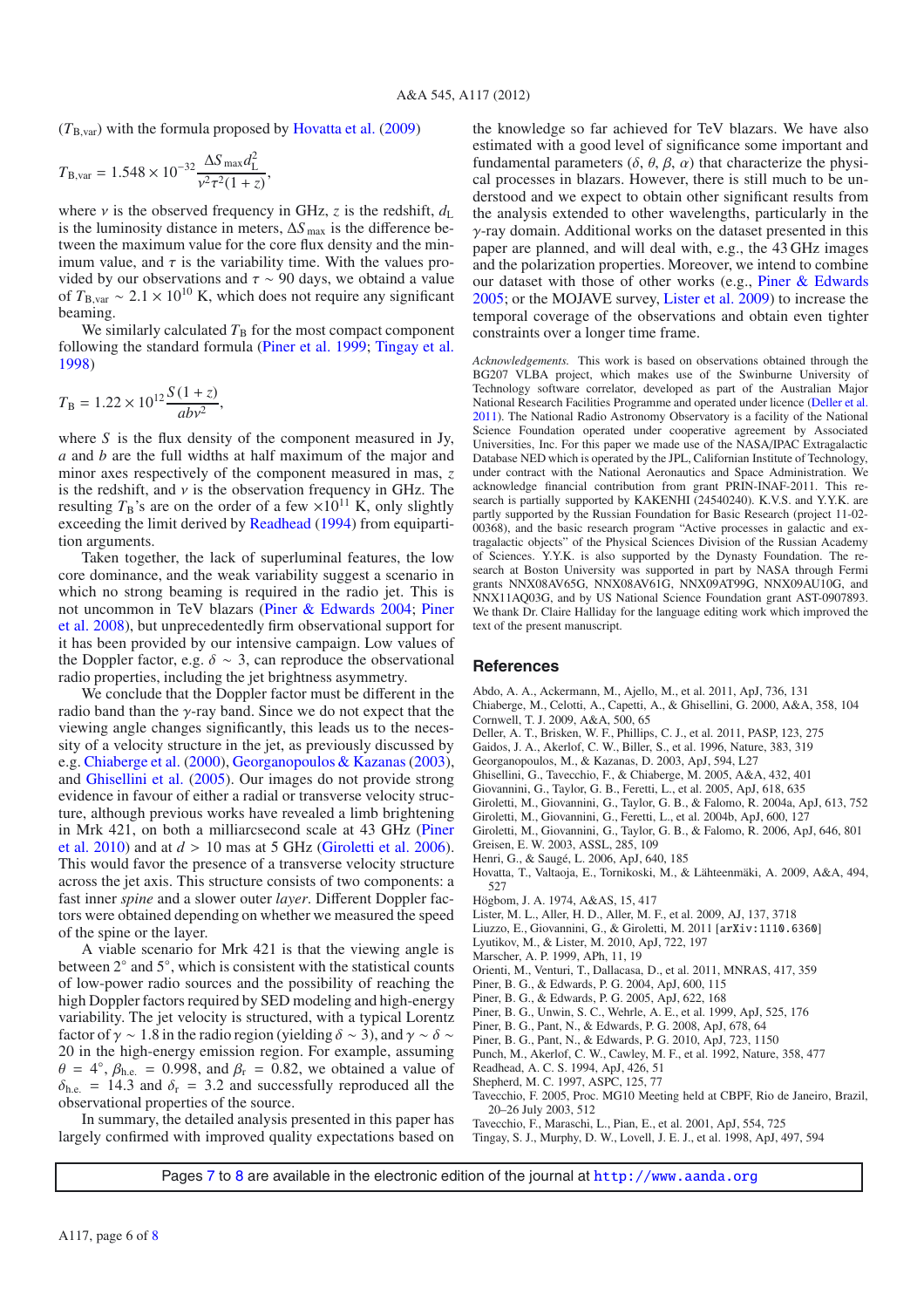# <span id="page-8-1"></span><span id="page-8-0"></span>**Table 2.** Gaussian models.

| Epoch <sup>a</sup> | Frequency<br>(GHz) | Component ID                         | $\mathbf{S}^b$<br>(mJy) | $\sigma_S{}^c$<br>(mJy) | $r^d$<br>(mas)   | $\sigma_r{}^e$<br>(mas) | PA <sup>d</sup><br>$(\text{deg})$ | $a^f$<br>(mas) | b/a          | $\Phi^g$<br>$(\text{deg})$ |
|--------------------|--------------------|--------------------------------------|-------------------------|-------------------------|------------------|-------------------------|-----------------------------------|----------------|--------------|----------------------------|
|                    |                    |                                      |                         |                         |                  |                         |                                   |                |              |                            |
| 14/01/11           | 15                 | Core<br>C <sub>4</sub>               | 350<br>30               | 35<br>3.1               | $\cdots$<br>0.52 | <br>0.08                | $\cdots$<br>$-43.6$               | 0.16<br>0.31   | 0.71<br>1.00 | $-20.0$<br>                |
|                    |                    | C <sub>3</sub>                       | 22                      | 2.3                     | 1.17             | 0.08                    | $-41.7$                           | 0.44           | 1.00         |                            |
|                    |                    | C <sub>2</sub>                       | 8.6                     | 1.0                     | 1.93             | 0.08                    | $-36.6$                           | 0.80           | 1.00         |                            |
|                    | 24                 | C1<br>Core                           | 14<br>312               | 1.5<br>31               | 3.85             | 0.10                    | $-34.1$                           | 1.73<br>0.11   | 1.00<br>0.32 | $\cdots$<br>27.3           |
|                    |                    | C4b                                  | 23                      | 2.4                     | $\cdots$<br>0.26 | $\cdots$<br>0.06        | $\cdots$<br>$-49.3$               | 0.26           | 1.00         |                            |
|                    |                    | C <sub>4</sub> a                     | 17                      | 1.8                     | 0.79             | 0.06                    | $-39.2$                           | 0.43           | 1.00         |                            |
|                    |                    | C <sub>3</sub>                       | 8.1                     | 1.0                     | 1.3              | 0.06                    | $-45.1$                           | 0.30           | 1.00         |                            |
|                    |                    | C <sub>2</sub><br>C1                 | 7.1<br>5.9              | 0.9<br>0.8              | 1.91<br>3.98     | 0.06<br>0.27            | $-35.3$<br>$-33.5$                | 0.80<br>1.49   | 1.00<br>1.00 |                            |
| 25/02/11           | 15                 | Core                                 | 386                     | 39                      | $\ldots$         | $\cdots$                | $\cdots$                          | 0.10           | 0.65         | <br>43.7                   |
|                    |                    | C <sub>4</sub>                       | 19                      | 2.2                     | 0.42             | 0.09                    | $-44.8$                           | 0.19           | 1.00         |                            |
|                    |                    | C <sub>3</sub>                       | 19                      | 1.3                     | 1.08             | 0.09                    | $-39.8$                           | 0.44           | 1.00         |                            |
|                    |                    | C <sub>2</sub><br>C1                 | 8.4<br>14               | 1.3<br>1.7              | 1.91<br>4.06     | 0.09<br>0.09            | $-44.8$<br>$-32.9$                | 0.91<br>1.29   | 1.00<br>1.00 |                            |
|                    | 24                 | Core                                 | 335                     | 34                      | $\cdots$         | $\cdots$                | $\cdots$                          | 0.07           | 1.00         | $\cdots$<br>$\cdots$       |
|                    |                    | C4b                                  | 21                      | 2.1                     | 0.24             | 0.05                    | $-16.0$                           | 0.32           | 1.00         | $\cdots$                   |
|                    |                    | C4a                                  | 14                      | 0.9                     | 0.71             | 0.05                    | $-35.6$                           | 0.36           | 1.00         |                            |
|                    |                    | C <sub>3</sub><br>C <sub>2</sub>     | 6.6<br>5.3              | 0.9                     | 1.29<br>1.91     | 0.05                    | $-44.2$                           | 0.28           | 1.00<br>1.00 | $\cdots$                   |
|                    |                    | C1                                   | 6.7                     | 0.8<br>0.9              | 3.89             | 0.07<br>0.17            | $-34.6$<br>$-33.9$                | 0.80<br>1.17   | 1.00         | <br>$\cdots$               |
| 29/03/11           | 15                 | Core                                 | 379                     | 38                      | $\cdots$         | $\cdots$                | $\cdots$                          | 0.04           | 1.00         |                            |
|                    |                    | C <sub>4</sub>                       | 16                      | 1.7                     | 0.46             | 0.08                    | $-34.8$                           | 0.28           | 1.00         |                            |
|                    |                    | C <sub>3</sub>                       | 21                      | 2.1                     | 1.2              | 0.08                    | $-36.0$                           | 0.46           | 1.00         |                            |
|                    |                    | C <sub>2</sub><br>C1                 | 4.7<br>15               | 0.7<br>1.6              | 1.86<br>3.82     | 0.08<br>0.08            | $-45.2$<br>$-34.3$                | 0.78<br>1.34   | 1.00<br>1.00 | $\cdots$                   |
|                    | 24                 | Core                                 | 358                     | 36                      | $\cdots$         | $\cdots$                |                                   | 0.06           | 1.00         | <br>                       |
|                    |                    | C <sub>4</sub> b                     | 15                      | 1.6                     | 0.32             | 0.05                    | $-28.9$                           | 0.21           | 1.00         |                            |
|                    |                    | C4a                                  | 13                      | 1.5                     | 0.83             | 0.05                    | $-32.7$                           | 0.25           | 1.00         |                            |
|                    |                    | C <sub>3</sub><br>C <sub>2</sub>     | 10<br>5.7               | 1.2<br>0.9              | 1.2<br>1.96      | 0.05<br>0.06            | $-44.1$<br>$-37.3$                | 0.43<br>0.72   | 1.00<br>1.00 |                            |
|                    |                    | C1                                   | 8.5                     | 1.1                     | 4.03             | 0.25                    | $-36.2$                           | 1.31           | 1.00         | <br>                       |
| 25/04/11           | 15                 | Core                                 | 367                     | 37                      | $\cdots$         | $\cdots$                | $\cdots$                          | 0.11           | 0.85         | $-12.4$                    |
|                    |                    | C <sub>4</sub>                       | 22                      | 2.4                     | 0.45             | 0.07                    | $-33.6$                           | 0.25           | 1.00         |                            |
|                    |                    | C <sub>3</sub><br>C <sub>2</sub>     | 20<br>6.7               | 2.2<br>1.1              | 1.21<br>2.11     | 0.07<br>0.07            | $-36.7$<br>$-46.6$                | 0.41<br>0.85   | 1.00<br>1.00 |                            |
|                    |                    | C1                                   | 16                      | 1.8                     | 3.95             | 0.12                    | $-33.1$                           | 1.47           | 1.00         | $\cdots$<br>$\cdots$       |
|                    | 24                 | Core                                 | 299                     | 30                      | $\cdots$         | $\cdots$                | $\cdots$                          | 0.05           | 1.00         | $\cdots$                   |
|                    |                    | C <sub>4</sub> b                     | 27                      | 2.9                     | 0.2              | 0.05                    | $-41.7$                           | 0.12           | 1.00         | $\cdots$                   |
|                    |                    | C4a                                  | 9.4                     | 1.4                     | 0.81             | 0.05                    | $-32.6$                           | 0.26           | 1.00         | $\cdots$                   |
|                    |                    | C <sub>3</sub><br>C <sub>2</sub>     | 10<br>5.2               | 1.4<br>1.1              | 1.35<br>2.14     | 0.05<br>0.35            | $-39.0$<br>$-38.6$                | 0.37<br>1.04   | 1.00<br>1.00 | $\cdots$<br>$\cdots$       |
|                    |                    | C1                                   | 11                      | 1.5                     | 4.32             | 0.28                    | $-33.6$                           | 1.23           | 1.00         |                            |
| 31/05/11           | 15                 | Core                                 | 346                     | 35                      | $\cdots$         | $\cdots$                | $\ldots$                          | 0.04           | 1.00         |                            |
|                    |                    | C <sub>4</sub>                       | 24                      | 2.5                     | 0.4              | 0.07                    | $-29.4$                           | 0.25           | 1.00         | $\cdots$                   |
|                    |                    | C <sub>3</sub><br>C <sub>2</sub>     | 17<br>4.7               | 1.8<br>0.9              | 1.26<br>1.81     | 0.07<br>0.07            | $-33.6$<br>$-43.0$                | 0.40<br>0.53   | 1.00<br>1.00 | $\cdots$<br>$\cdots$       |
|                    |                    | C <sub>1</sub>                       | 15                      | 1.7                     | 4.09             | 0.18                    | $-34.4$                           | 1.72           | 1.00         | $\cdots$                   |
|                    | 24                 | Core                                 | 290                     | 29                      |                  | $\cdots$                |                                   | 0.04           | 1.00         | $\cdots$                   |
|                    |                    | C <sub>4</sub> b                     | 18                      | 2.0                     | 0.31             | 0.05                    | $-18.0$                           | 0.18           | 1.00         | $\cdots$                   |
|                    |                    | C <sub>4</sub> a<br>C <sub>3</sub>   | 10<br>7.5               | 1.3<br>1.1              | 0.74<br>1.23     | 0.05<br>0.05            | $-31.0$<br>$-42.1$                | 0.29<br>0.41   | 1.00<br>1.00 | $\cdots$<br>               |
|                    |                    | C <sub>2</sub>                       | 4.5                     | 1.0                     | 2.01             | 0.05                    | $-34.2$                           | 0.53           | 1.00         |                            |
|                    |                    | C <sub>1</sub>                       | 8.9                     | 1.2                     | 4.45             | 0.35                    | $-35.8$                           | 1.35           | 1.00         |                            |
| 29/06/11           | 15                 | Core                                 | 263                     | 26                      | $\cdots$         |                         |                                   | 0.19           | 0.41         | $-16.8$                    |
|                    |                    | C <sub>4</sub><br>C <sub>3</sub>     | 26<br>16                | 2.7<br>1.7              | 0.47<br>1.2      | 0.07<br>0.07            | $-30.8$<br>$-37.0$                | 0.26<br>0.51   | 1.00<br>1.00 |                            |
|                    |                    | C <sub>2</sub>                       | 6.1                     | 0.8                     | 1.86             | 0.07                    | $-35.9$                           | 0.61           | 1.00         | <br>                       |
|                    |                    | C <sub>1</sub>                       | 19                      | 1.9                     | 4.08             | 0.16                    | $-36.8$                           | 2.01           | 1.00         | $\cdots$                   |
|                    | 24                 | Core                                 | 202                     | 20                      | $\cdots$         | $\cdots$                | $\cdots$                          | 0.08           | 1.00         |                            |
|                    |                    | C <sub>4</sub> b<br>C <sub>4</sub> a | 27<br>12                | 2.9<br>1.6              | 0.23<br>0.59     | 0.04<br>0.04            | $-26.3$<br>$-28.5$                | 0.20<br>0.23   | 1.00<br>1.00 | $\cdots$<br>               |
|                    |                    | C <sub>3</sub>                       | 13                      | 1.7                     | 1.19             | 0.04                    | $-37.0$                           | 0.51           | 1.00         |                            |
|                    |                    | C <sub>2</sub>                       | 6.3                     | 1.3                     | 2.13             | 0.14                    | $-39.7$                           | 0.75           | 1.00         |                            |
|                    |                    | C <sub>1</sub>                       | 15                      | 1.9                     | 4.12             | 0.80                    | $-32.9$                           | 2.56           | 1.00         | $\cdots$                   |
| 28/07/11           | 15                 | Core                                 | 231                     | 23                      | $\cdots$         | $\cdots$                | $\cdots$                          | 0.23           | 0.30         | $-19.4$                    |
|                    |                    | C <sub>4</sub><br>C <sub>3</sub>     | 26<br>14                | 2.6<br>1.6              | 0.5<br>1.29      | 0.07<br>0.07            | $-30.6$<br>$-35.6$                | 0.30<br>0.45   | 1.00<br>1.00 | <br>                       |
|                    |                    | C <sub>2</sub>                       | 5.5                     | 0.8                     | 2.45             | 0.07                    | $-38.3$                           | 0.99           | 1.00         |                            |
|                    |                    | C1                                   | 9.3                     | 1.1                     | 4.45             | 0.24                    | $-35.5$                           | 1.82           | 1.00         |                            |
|                    | 24                 | Core                                 | 199                     | 20                      | $\cdots$         | $\cdots$                | $\ldots$                          | 0.14           | 0.56         | $-30.9$                    |